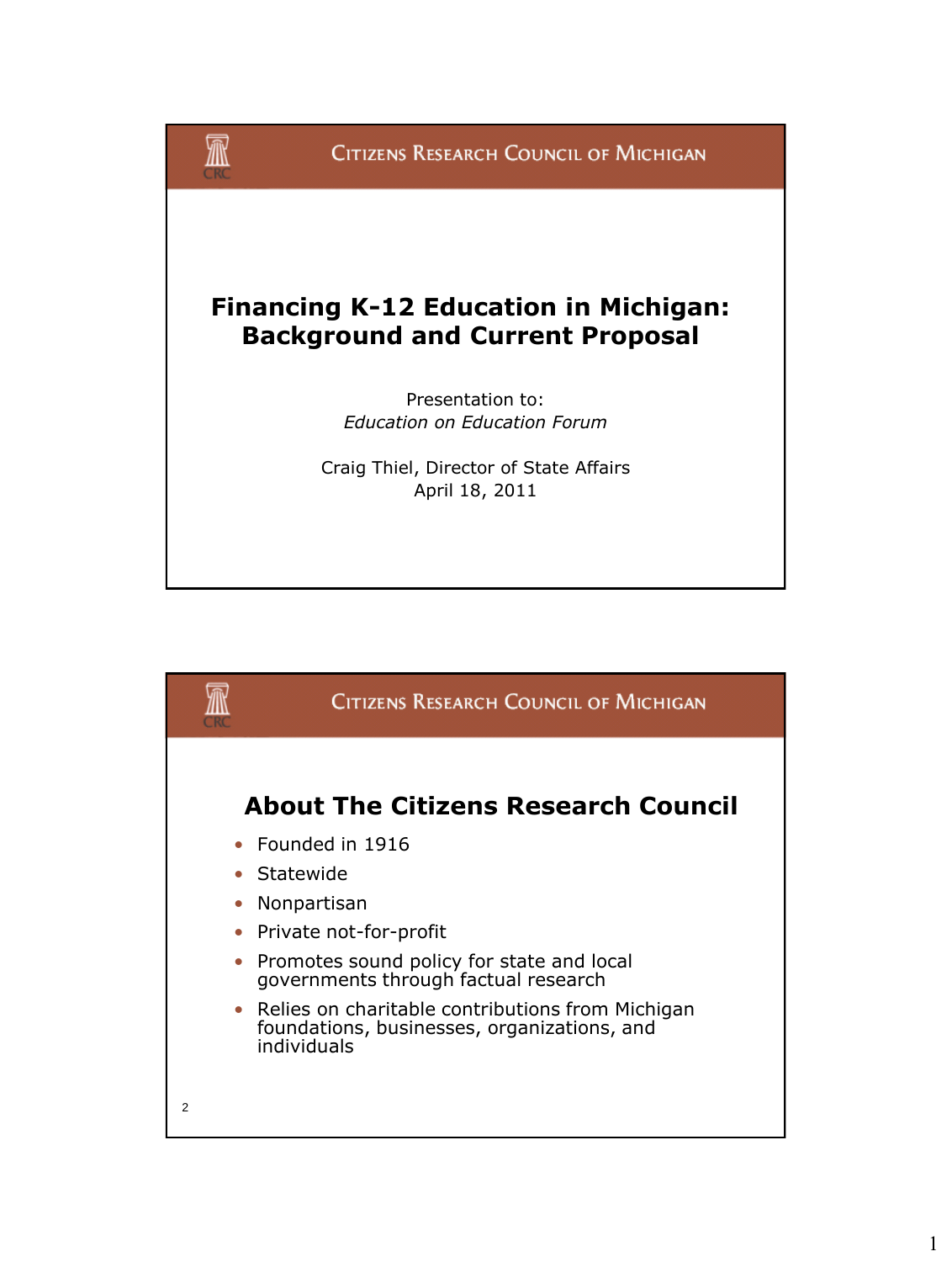

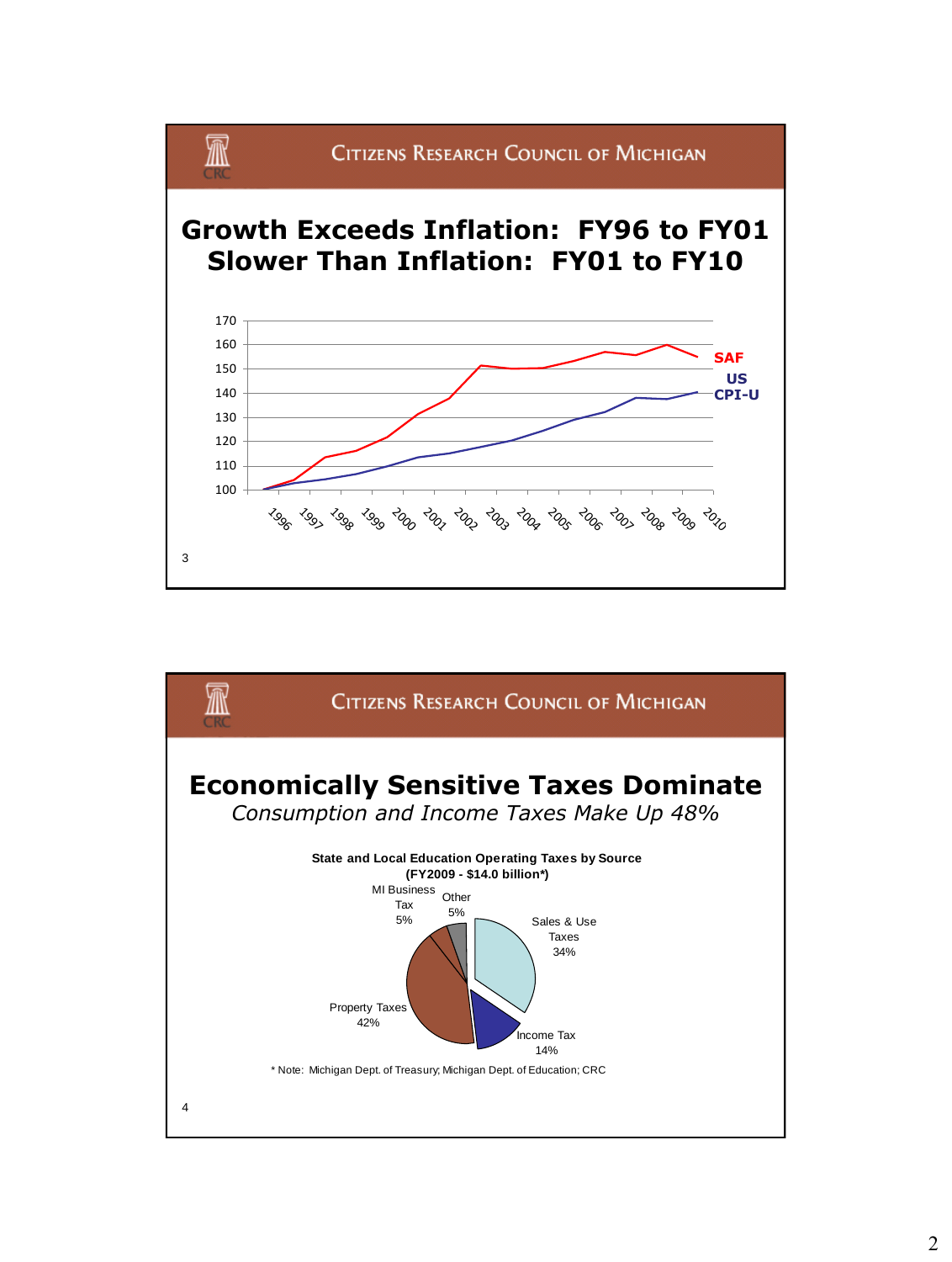

| <b>CITIZENS RESEARCH COUNCIL OF MICHIGAN</b> |               |                     |               |               |  |
|----------------------------------------------|---------------|---------------------|---------------|---------------|--|
| <b>Great Recession's Effects Severe</b>      |               |                     |               |               |  |
| Steep Revenue Declines and Slow Recovery     |               |                     |               |               |  |
|                                              |               | annual growth rates |               |               |  |
|                                              | <b>FY2009</b> | <b>FY2010</b>       | <b>FY2011</b> | <b>FY2012</b> |  |
| <b>Sales</b>                                 | $-10.1%$      | 1.4%                | 2.9%          | 2.9%          |  |
| Income                                       | $-19.0\%$     | $-5.5%$             | 3.8%          | 0.4%          |  |
| Use                                          | $-19.2%$      | $9.3\%$             | 3.6%          | 4.3%          |  |
| State Education                              | $-1.9%$       | $-5.4\%$            | $-3.7%$       | $-1.3%$       |  |
| Real Estate Transfer                         | $-26.2%$      | $-3.0%$             | 2.8%          | 8.8%          |  |
|                                              | $-5.1%$       | $-1.0%$             | 1.5%          | 2.0%          |  |
| School Aid Fund                              |               |                     |               |               |  |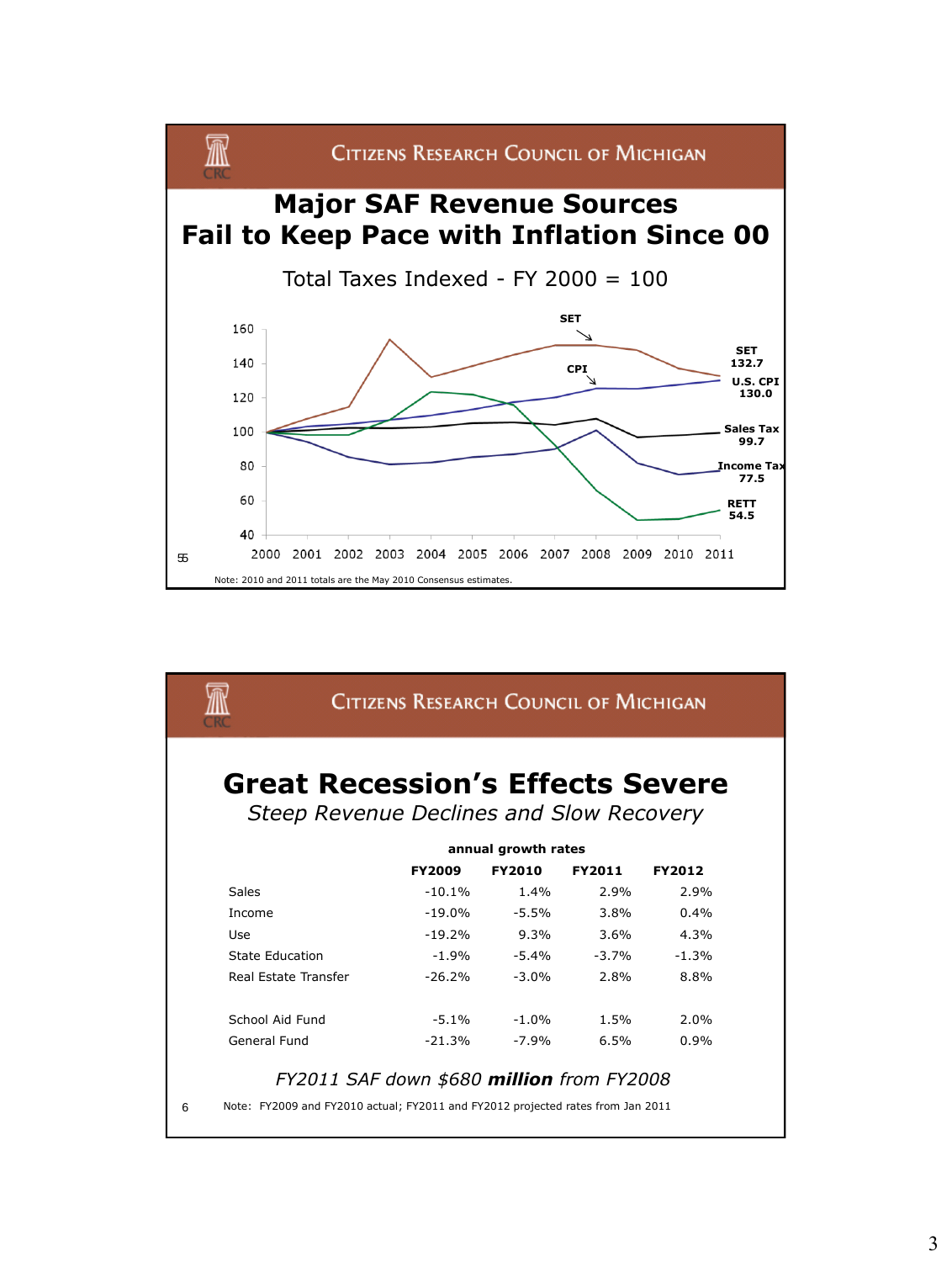

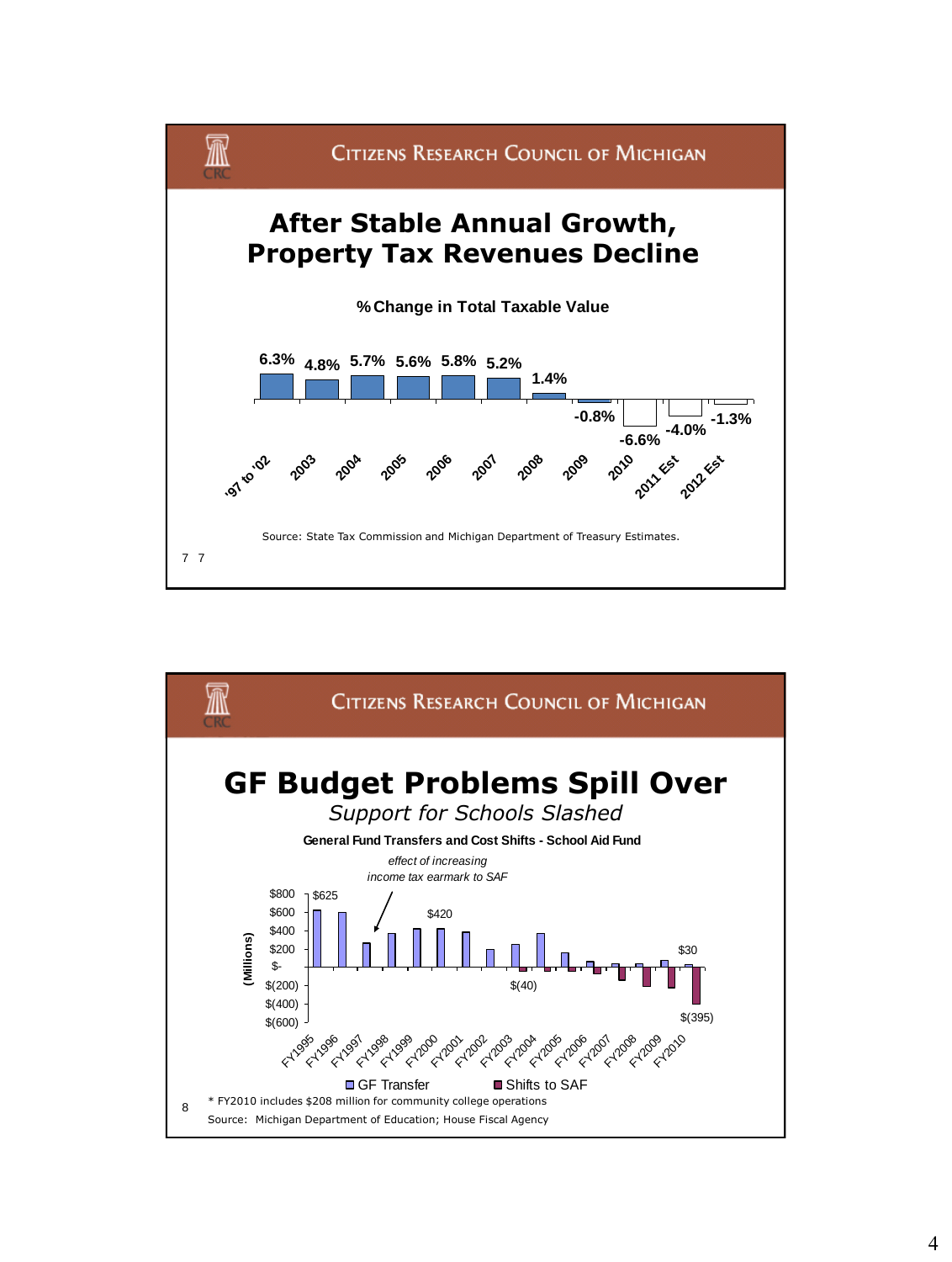

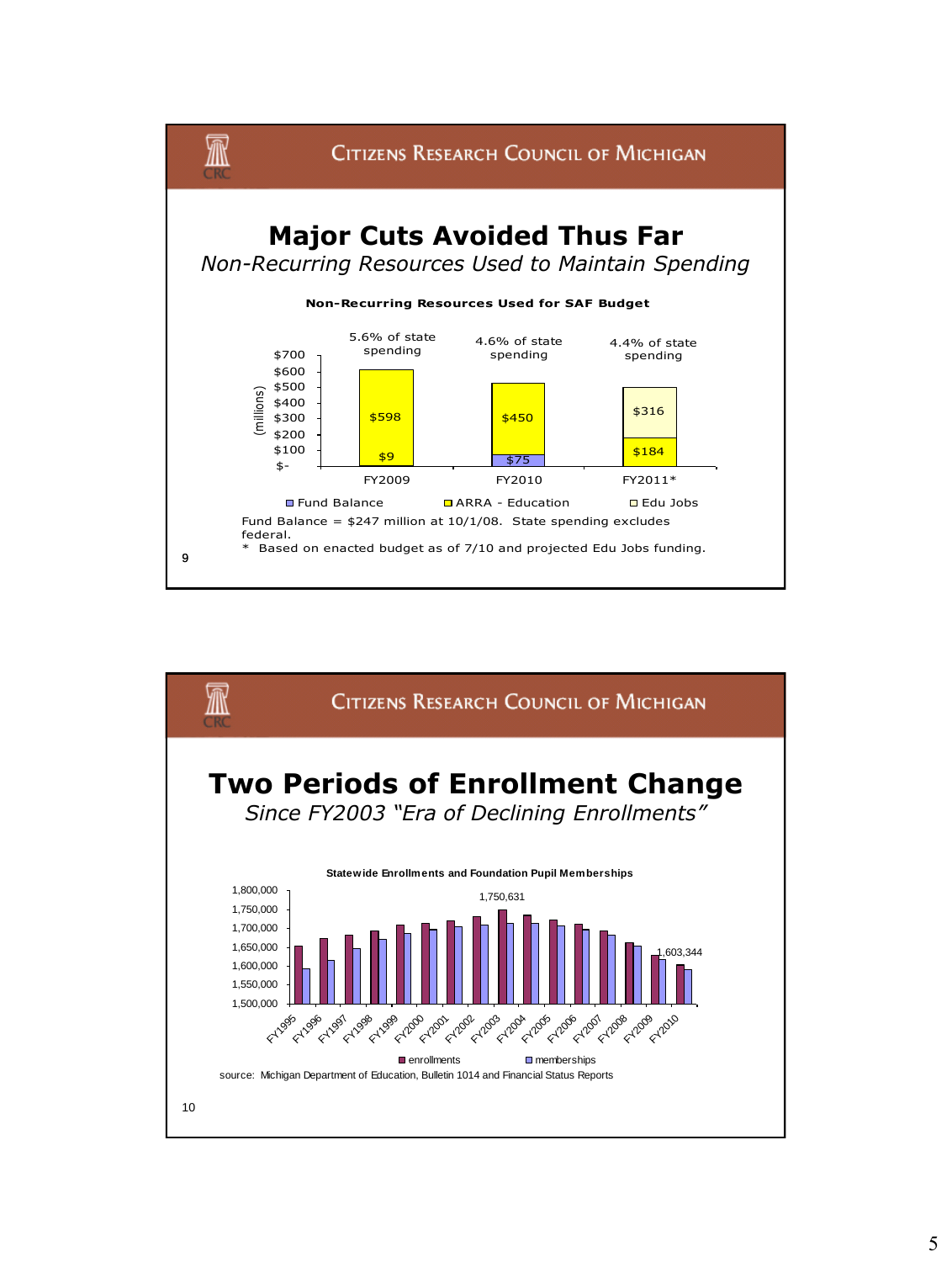

|                                                                                                | <b>CITIZENS RESEARCH COUNCIL OF MICHIGAN</b> |                         |                 |  |  |  |  |  |
|------------------------------------------------------------------------------------------------|----------------------------------------------|-------------------------|-----------------|--|--|--|--|--|
| <b>FY2011 Surplus Result of One-Time \$</b><br><b>School Aid Fund Balance Sheet (millions)</b> |                                              |                         |                 |  |  |  |  |  |
|                                                                                                | <b>Projected Revenues</b>                    |                         | FY2011          |  |  |  |  |  |
|                                                                                                | Beg. Balance                                 | \$                      | 255.9           |  |  |  |  |  |
|                                                                                                | <b>On-Going Revenues</b>                     | \$                      | 10.979.1        |  |  |  |  |  |
|                                                                                                | Other Revenue                                |                         |                 |  |  |  |  |  |
|                                                                                                | <b>General Fund Grant</b>                    | \$                      | 18.6            |  |  |  |  |  |
|                                                                                                | <b>Federal Stimulus Funds (ARRA)</b>         | $\overline{\mathbb{S}}$ | 184.3           |  |  |  |  |  |
|                                                                                                | <b>Federal Edu-Jobs Funding</b>              | \$<br>$\overline{\$}$   | 316.3           |  |  |  |  |  |
|                                                                                                | On-Going Federal Aid<br>Other                | \$                      | 1,677.8<br>29.6 |  |  |  |  |  |
|                                                                                                | <b>Total Revenue</b>                         | S                       | 13,461.6        |  |  |  |  |  |
|                                                                                                | <b>Projected Spending</b>                    |                         |                 |  |  |  |  |  |
|                                                                                                | Appropriations                               |                         | 12,954.2        |  |  |  |  |  |
|                                                                                                | <b>Est. Year-End Balance</b>                 | \$.                     | 507.4           |  |  |  |  |  |
| 12                                                                                             | Per-Pupil Amount                             | \$                      | 321             |  |  |  |  |  |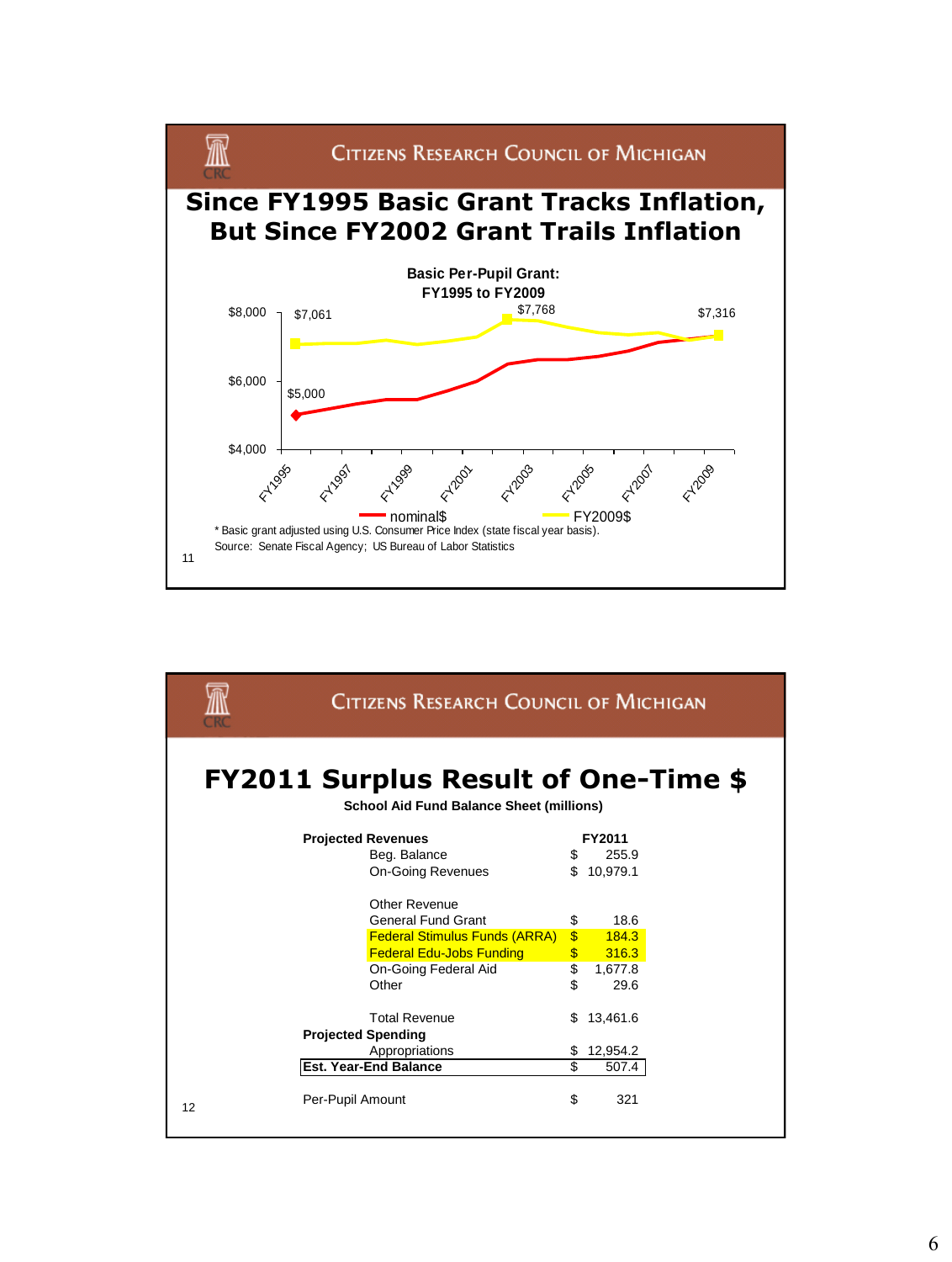

|                                                                                                                                                                                                                              | <b>CITIZENS RESEARCH COUNCIL OF MICHIGAN</b>            |    |               |                |               |    |        |    |  |
|------------------------------------------------------------------------------------------------------------------------------------------------------------------------------------------------------------------------------|---------------------------------------------------------|----|---------------|----------------|---------------|----|--------|----|--|
| K-12 Education Per-Pupil Cuts<br>No Federal \$ and After Funding Shifts                                                                                                                                                      |                                                         |    |               |                |               |    |        |    |  |
| • Expiration of one-time federal funds: \$170 per pupil<br>(\$267M)<br>• Foundation reduction: \$300 per pupil (\$453M)<br>• Total foundation grant reduction: 6.4%<br>• Eliminate/reduce various categorical grants (\$86M) |                                                         |    |               |                |               |    |        |    |  |
|                                                                                                                                                                                                                              |                                                         |    | <b>FY2011</b> |                | <b>FY2012</b> |    | Change |    |  |
| Min. Grant                                                                                                                                                                                                                   |                                                         | \$ | 7,316         | $\mathfrak{S}$ | 6,846         | \$ | (470)  |    |  |
| <b>Basic Grant</b>                                                                                                                                                                                                           |                                                         | \$ | 8,489         | $\frac{1}{2}$  | 8,019         | \$ | (470)  |    |  |
| Max. Grant                                                                                                                                                                                                                   |                                                         | \$ | 8,489         | $\mathfrak{S}$ | 8,019         | \$ | (470)  |    |  |
| 14                                                                                                                                                                                                                           | Source: Executive Budget for Fiscal Years 2012 and 2013 |    |               |                |               |    |        | 14 |  |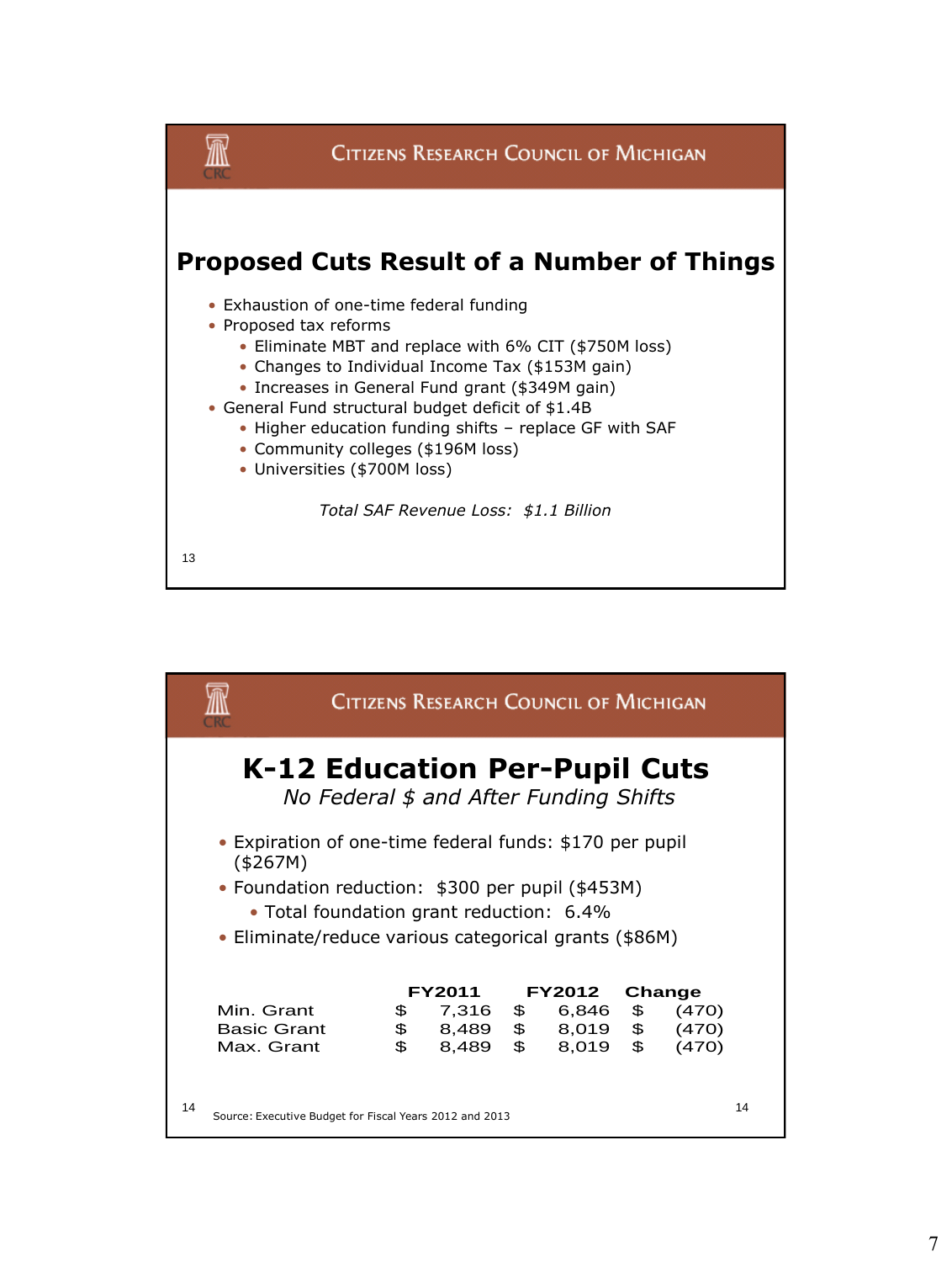